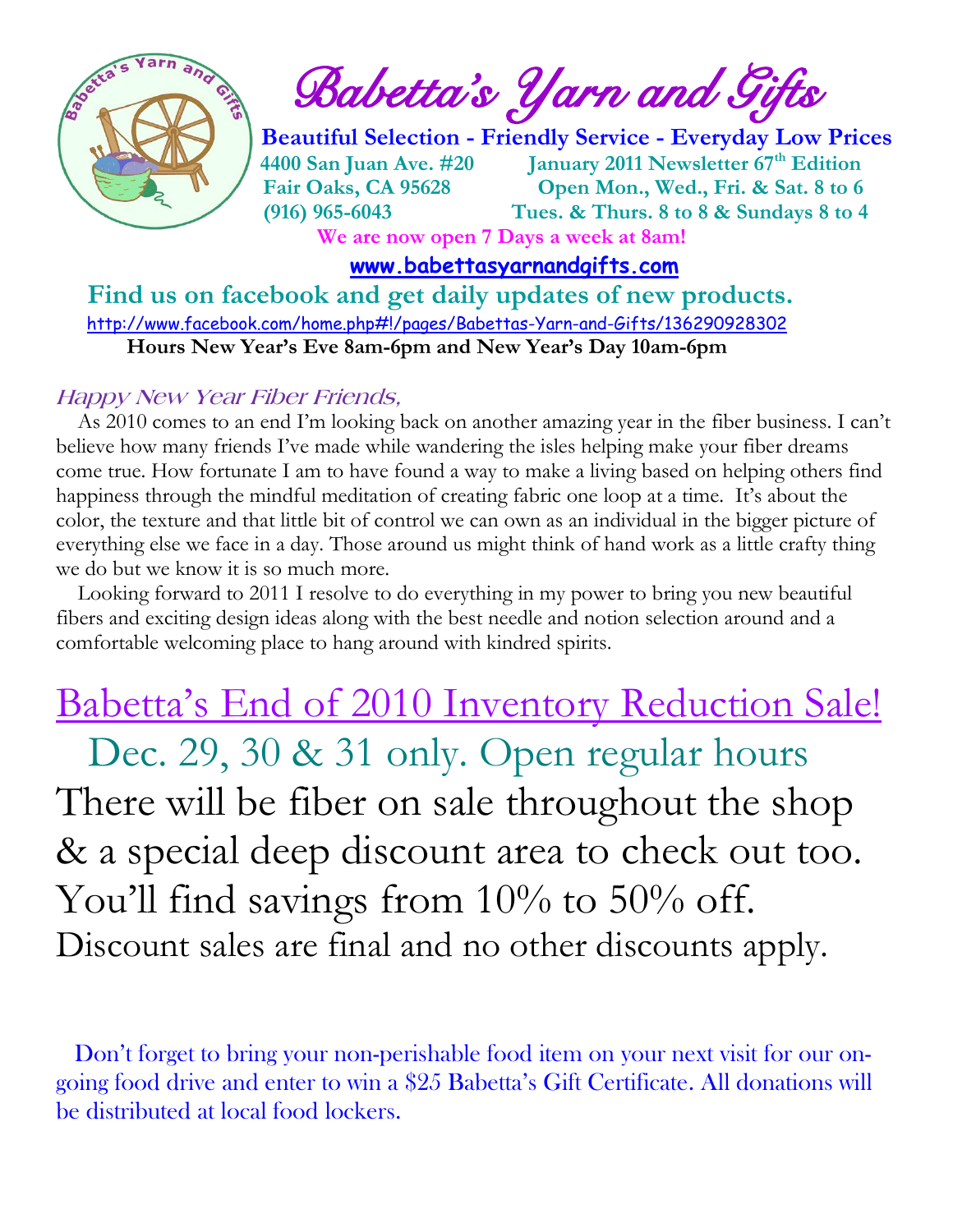

### It's time to "feed your creativity" again everyone.

The meetings will be Tuesdays  $1/11/11 \& 1/25/11$  from 6:30-8pm with Gustine. You will need size 7 16" circulars, size 7 dpns, size 8 16" circulars, stitch markers & a yarn needle. The kits will arrive the week before. Pre-registration required. Come join the fun. You will need to know how to knit & purl to sign-up.



 For those of you who missed the first **Green Sweater KAL** as promised we're going to do it again starting in January. There will be 6 meetings over 3 months on Tuesday nights-1/18/11, 2/1/11, 3/1/11, 3/15/11,3/29, 4/19/11. The sign-up fee is \$80 and students will get a 10% discount on materials for the knit-a-long. This project is at an intermediate skill level and teaches many valuable tricks and techniques and your instructor Gustine is an expert. Read more about the story behind this design at

[http://twistcollective.com/collection/index.php/component/conten](http://twistcollective.com/collection/index.php/component/content/article/35-features/370-the-tale-of-the-green-sweater) [t/article/35-features/370-the-tale-of-the-green-sweater](http://twistcollective.com/collection/index.php/component/content/article/35-features/370-the-tale-of-the-green-sweater)

 We will also be offering a separate lesson date for those of you who took the first class and need a little more help before you can finish your Green Sweater. The date will be Feb. 15 at 6:30 and the sign-up fee is \$15. Here's the link for a free download for slimmer sleeves for this pattern.



<http://www.schoolhousepress.com/slimmersleevegs.pdf>

#### **Nuno Felting with Antoinette and Reecie** January 22 from 10am-2pm fee \$55

 Learn this awesome technique with 2 fiber artists who have refined it. They received rave reviews from the first workshop. All materials are included and you will have 3 beautiful flowers when you're done.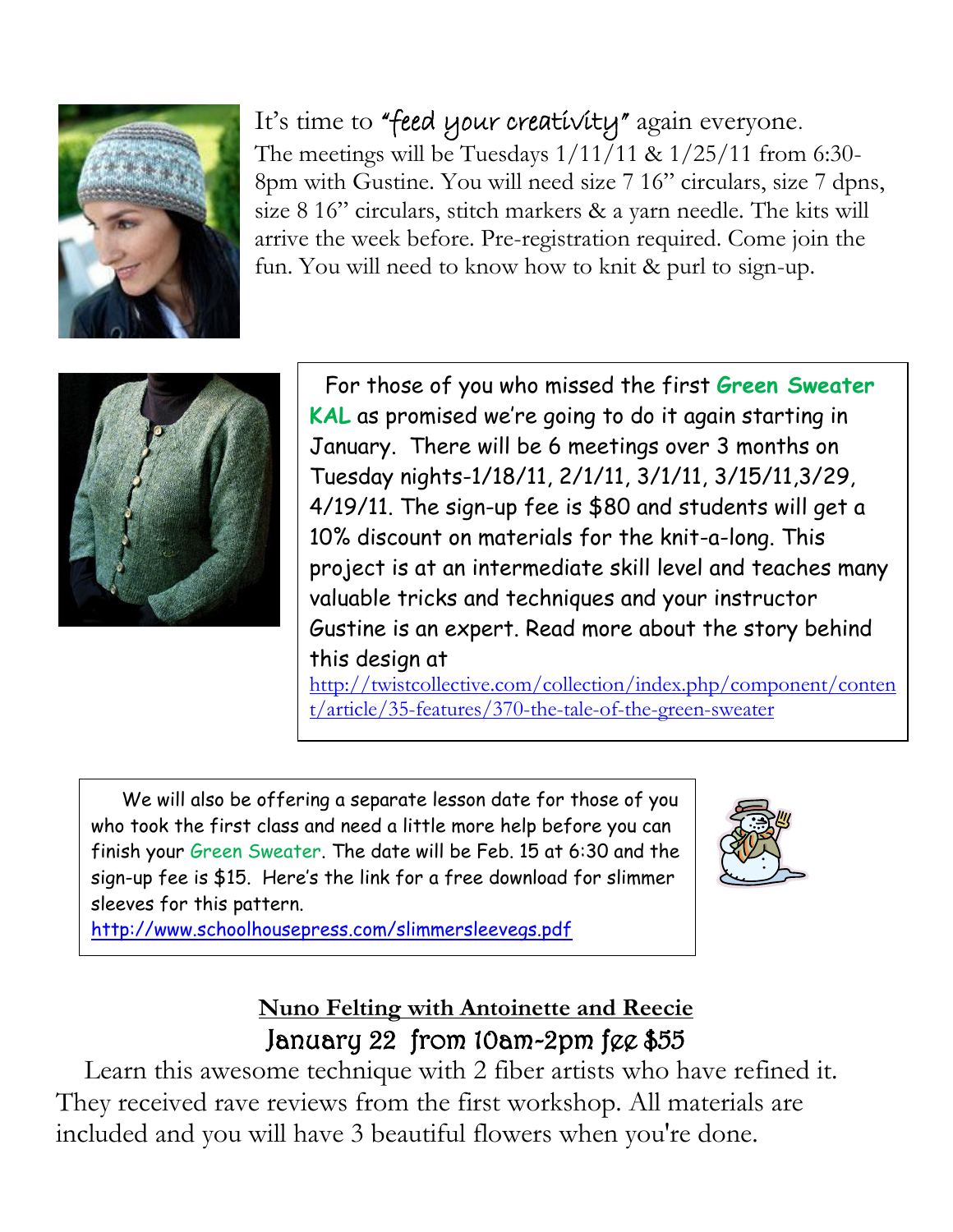## Learn Fairisle knitting with Maya

Saturday Jan. 15 at 1pm-3pm-class \$20-Materials sold separately. We have permission from designer Amy King to use her Fake Isle Hat pattern which you can find and download on Ravelry



#### http://www.ravglry.com/pattgrns/library/fakg-islg-hat knit by Cheryl Taylor

#### Our classes for January are full. Here are next month's dates. **Classes for February 2011 at Babetta's**

 *In our project classes you can learn to knit anything from scarves to socks to felted purses to lace shawls to hats to sweaters. Pick your project and join in the fun. Our knitters inspire each other to try new things by sharing ideas and showing off their latest creation. Sign up for one of our classes and you will receive a coupon for %10 off your next purchase. If our class times aren't convenient we also offer private lessons in Knitting, Crochet, Spinning and Weaving by appointment.*

**\*Pre-registration is required as class sizes are limited. Please choose your dates carefully. Because of scheduling conflicts and complications, make-up classes will only be allowed under special circumstances and individual consideration.**

**Tuesdays Feb. 1, 8 & 15** Knitting Project 6pm – 7:30pm fee \$40

**Wednesdays Feb. 2, 9 & 16** Knitting Project 1pm – 2:30pm fee \$40 Knitting Project 3:30pm- 5pm fee \$40

**Thursday Feb. 3, 10 & 17** Knitting Project 6pm – 7:30pm fee \$40

**Saturdays Feb. 5, 12 & 19** Knitting Project 4pm – 5:30pm fee \$40.

 Private Lessons Knitting or Crochet \$15 an hour and Group Knitting or Crochet Private lessons \$10 an hour per person.

 Spinning or weaving \$20 an hour and group rates are \$15 an hour per person.

#### **Sit and Knit or Crochet Saturdays**

 You're invited to come and sit in our little living room and share your love of handwork with other Fiber Friends. We're open from 8am to 6pm on Sat. Come by anytime throughout the day.

If you'd like to do some charity knitting with a lovely group of people our own group *"The Purls of Fair Oaks"* meets the second Thursday of every month from 10am to noon here at Babetta's. This wonderful group of knitters started out knitting baby hats for local hospitals and has now decided to take on other charity knitting projects too. If you'd like to come join the group there's always room for more. This month's date is Jan. 13. If you'd like to drop off any knitted or crocheted donation items you can do that at any time and I will pass them on.